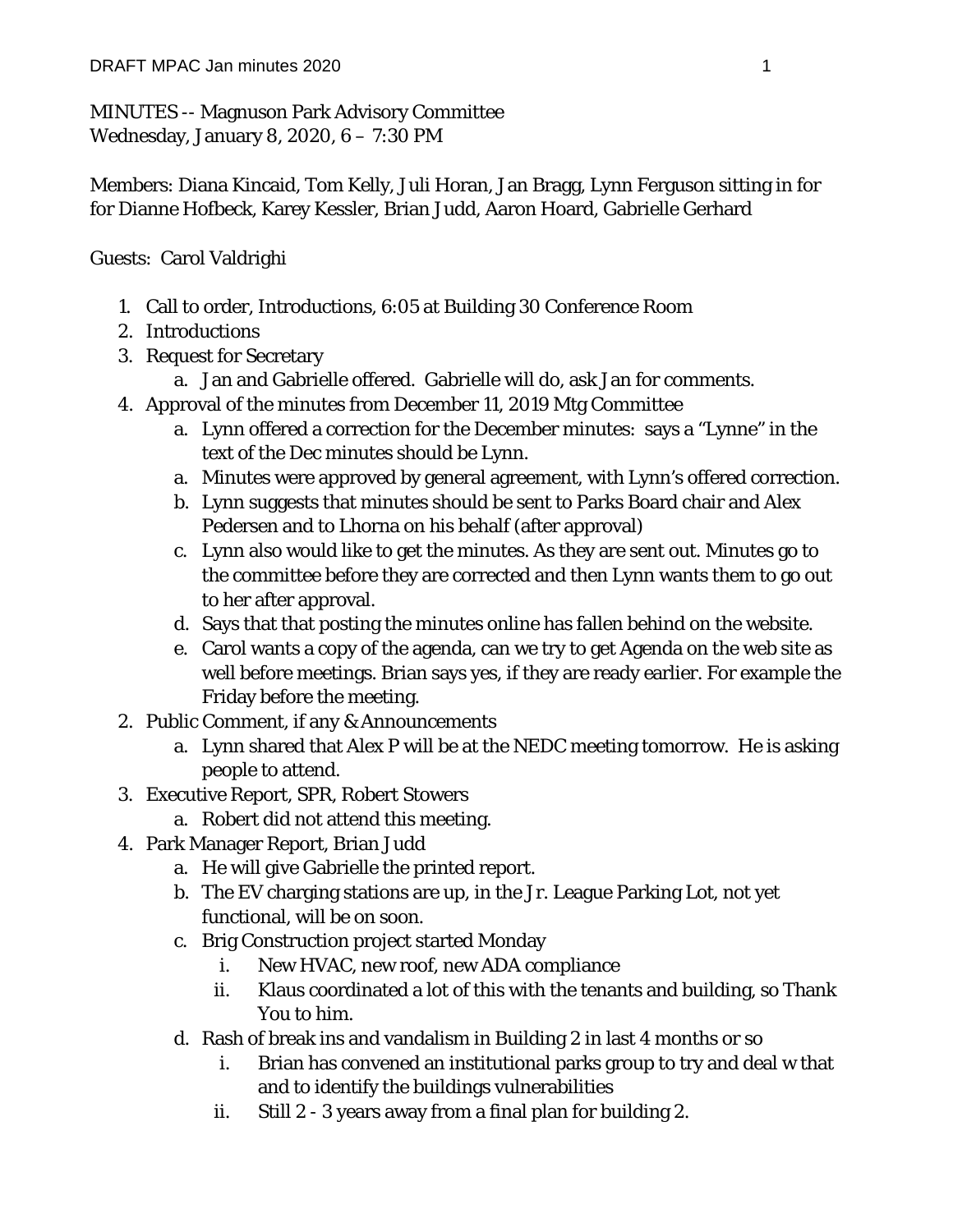- iii. Lynn wants murals and plywood, has been effective on other sites
- iv. People are using different routes into the building each time
- v. Not officially mothballing it
- vi. Vandalism, playing, graffiti, living in a side building, broken windows
- vii. More information to come on this in future
- e. Building 11 outdoor restrooms (so called because on external face)
	- i. For winter took off key pad, added back an actual key. Sign says "restrooms closed", so the "mis-users" will hopefully move on.
	- ii. Sail Sandpoint still has key access to the restrooms
	- iii. Building 11 restrooms
	- iv. What restrooms are open in the park? These are, may be others:
		- 1. Magnuson Brewery, Arena Sport, Tennis Center, Brig, Honey buckets, Beach restrooms
- f. Mayor Durken just today sent out a document (executive order) on the City's approach to addressing the Green New Deal
	- i. Joelle Hammersted was supposed to present tonight, we will get her on the Feb agenda. She will present how the City of Seattle is committed to reducing its carbon footprint to fight climate change.
	- ii. Brian will send out this document and gave Jan a written copy of it.
	- iii. Diana shared that sidewalks will be implemented along SPW in Spring, up to NOAA
	- iv. Also questions on the intersection at 74th and Sand Point Way in Spring, up to NOAA
		- 1. Brian says there should be an announcement soon
		- 2. Diana suggests having SDOT come and present at soon
		- 3. Lynn any movement on NOAA? Brian says no progress to date and no signs of any to come
- g. Jan wants to talk about the Mayor's Exec Order.
	- i. Report from the city looks good, studies, general statements, ideas about what to do first
	- ii. Jan wants us to send a recommendation to the superintendent that before Magnuson Park does certain things that they consider the carbon footprint of any new policy or expenditure, for example, before purchasing new equipment, before scheduling events with gas generators or food trucks, when considering Mobile Customer Service Center truck, other changes.
	- iii. Lynn recommends that there be included in remodeling etc. of building, Jan says it already is. Lynn suggests this could guide adherence to or adjustments to future landmarks requirements for historic buildings.
	- iv. Lynn says we could consider doing a "vision statement" that said the environment is also important as well as the historical challenges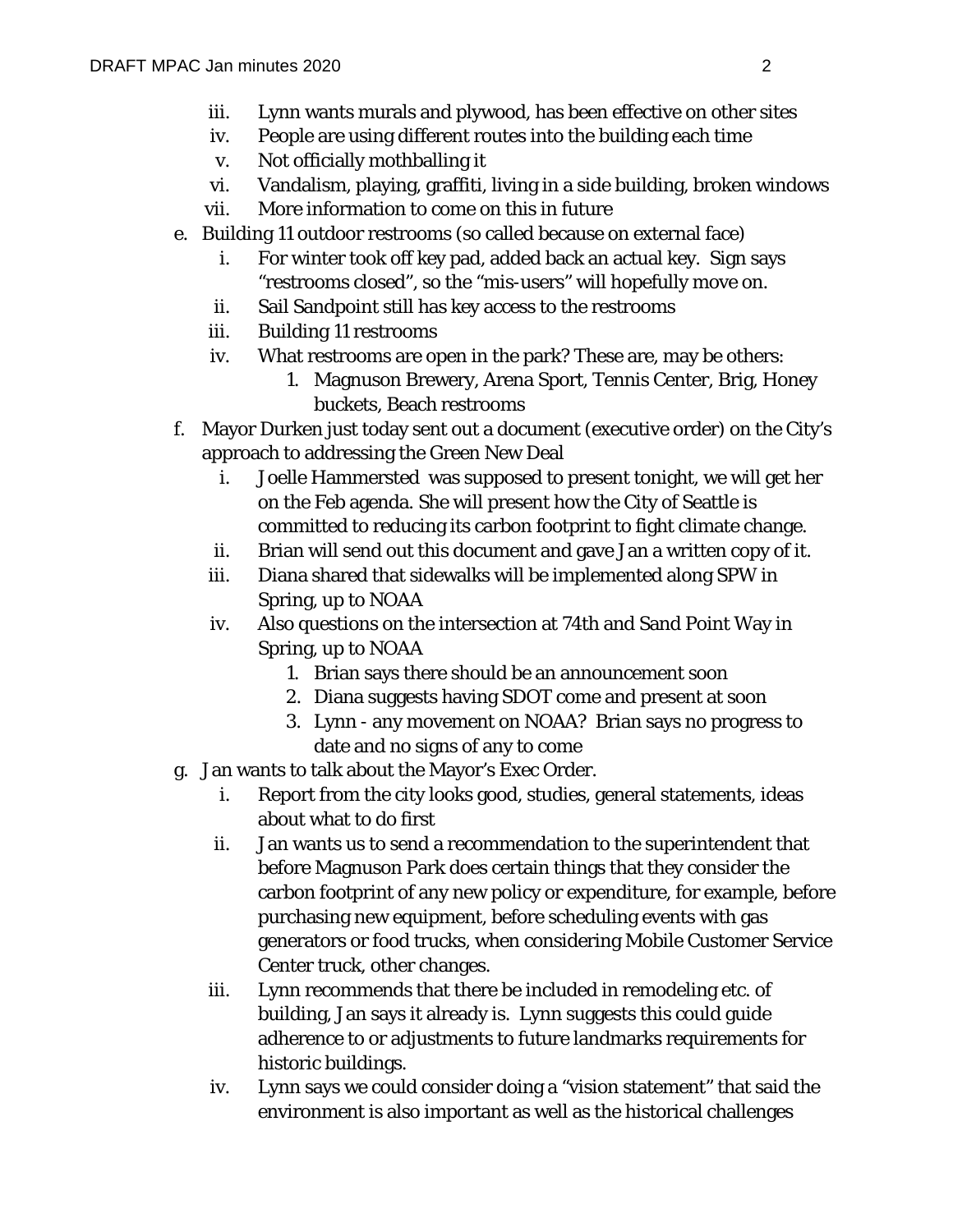- v. Aaron says we can't make it too complicated that there is a no-win situation and then people will not invest in or renovate the buildings.
- vi. Tom thinks we should target Parks, and maybe have a checklist on how we could target events, and fields
- vii. Aaron asks about how to balance the language and the broader things as well, encouraging people to be in the park and use the services.
- viii. We can continue the conversation
	- ix. Joelle Hammerstedwill have a presentation, and Brian will make sure that Jan gets a copy of it
	- x. Brian: we want policy to be sustainable
		- 1. Not have a policy we can't enforce, like when dogs are off leash out of the off leash dog area and the policy is hard to enforce
		- 2. Come up w policies and procedures we can sustain and which are measurable
		- 3. Lynn suggests historic district should not be left out of this discussion, e.g. that trees can be trimmed back so it's safer without necessarily adding more lighting
		- 4. Jan said she was not proposing to discuss buildings, more equipment and programming.
- 5. Priorities and Budget 2020 Committee Discussion Diana wants to open the discussion on priorities and budget for 2020
	- a. Brian, discussing the process, says budget calendar not yet established, but the internal budget timing works mainly from February to April, when Parks works on the budget internally and deals w city budget office and submits requests for 2 years: 2021 and 2022.
		- i. So now is a good time to decide what our priorities are and lobby for them now, with Council and budget office
		- ii. September when budget comes out is okay, but almost too late. When the mayor announces it, that is too late, we must be a part of the process early on in order to lobby for the changes you want.
		- iii. Parks Superintendent had a parks district meeting at the park in Summer 2018, he sees the Magnuson community as important to listen to and wants to hear directly from us.
	- b. Discussion of ideas:
		- i. Aaron raises a question how do we meld what Parks wants with what MPAC wants to lobby for?
		- ii. Diana says start with what we already see the park needs based on what the people at this table see as priorities
			- 1. Brian reminds us to inform him
			- 2. But to DEFINITELY report directly to Jesus, this is a way to begin to advocate for the park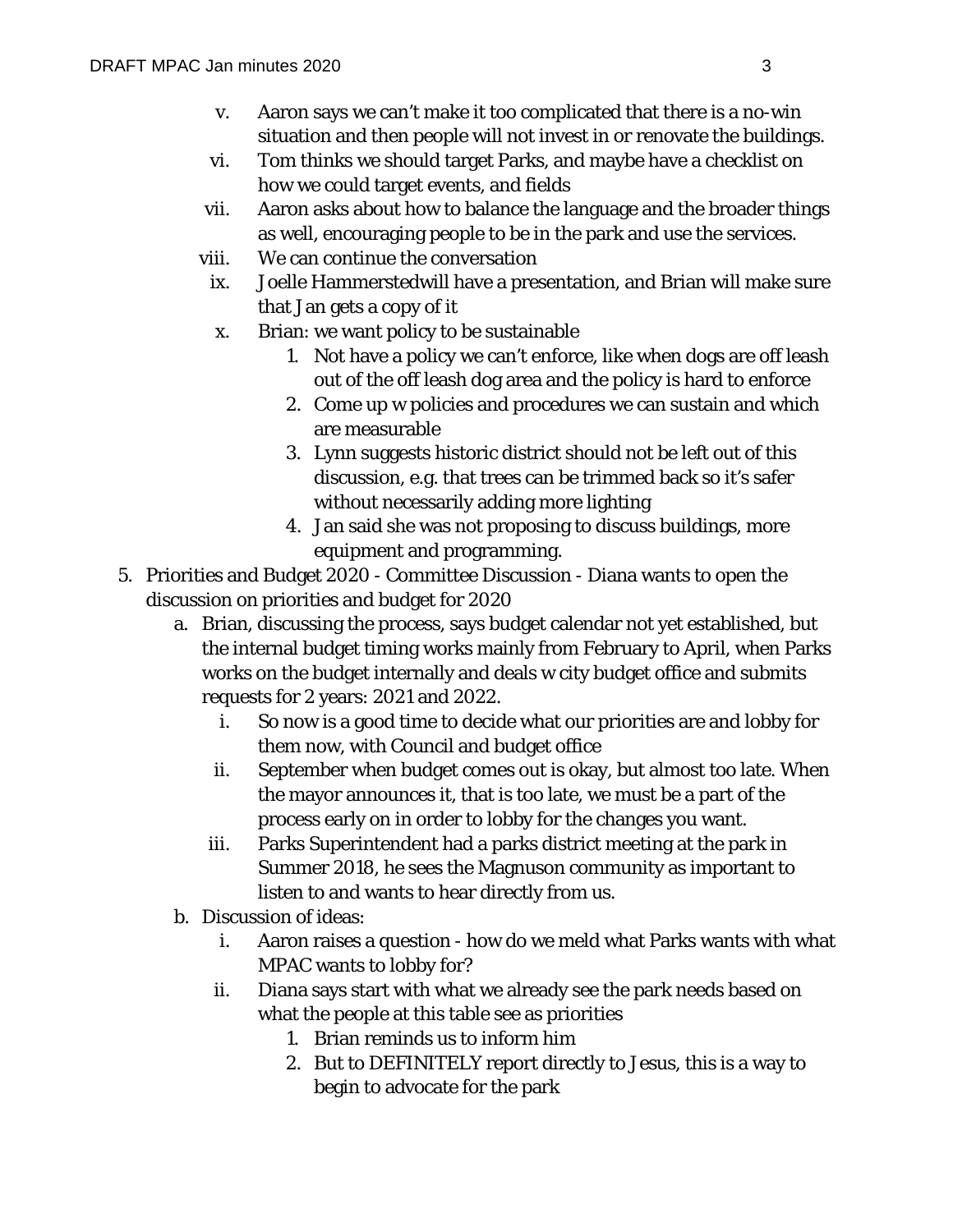- 3. Diana says to maybe invite Jesus to one of our meetings, maybe in March after the priorities have been decided
- iii. Tom, what's already in the pipeline, whats going on and already budgeted for
- iv. What about the projects already working on?
- v. Brian can bring that info to the February mtg
- vi. Maybe have some follow up on this have Jesus come to our meeting and then a final follow up meeting
- vii. Brian says yes strategic plan is still valid and the update is valid and he will redistribute that.
- viii. Brian says that all the MPAC priorities are also folded into his report.
	- ix. Diana reminds us that Magnuson Park is a neighborhood as well as a regional park and wants equity and social justice also as a lens in the park.
	- x. Tom, also there is a Parks strategic plan coming out
		- 1. And building off the SPR mission statement
	- xi. Carol says there is a possible change to the major projects challenge fund, wants to get more information on that
- c. Other ideas
	- i. Jan wants money set aside for wetland drainage function in that area, need to figure out why the Shore Lagoon and NE arm of Promontory Pond have drained the past 2 summers such that nearly empty, i.e., hydrology no longer functioning.
	- ii. Lynn wants a master plan, a design plan for everything, and we are not following all the parts that we do have. Land, not buildings
	- iii. Diana concerned about shoreline and pedestrians and we also have a limited amount of arts
	- iv. Karey, Jr. League parking lot could be safer, hard to know how to improve it, lots of kids, Brian said arrows fade, flow and safety are priorities for her
	- v. Brian say way finding study has already been funded, that is under **Oliver**
	- vi. Diana: 2 mile walking loop in the park so it is safer to walk here.
		- 1. Signed, safe, and clear sight lines
		- 2. Cheap exercise
		- 3. A lot of agreement on that
	- vii. Tom focus on wayfinding but really also social trails, where we may want to diminish use of some trails and increase use of others, to make a long term plan for the trails and still maintain wildlife.
	- viii. Brian: Ave A also funded in a future project, just fixing the area w the buckling of the cement